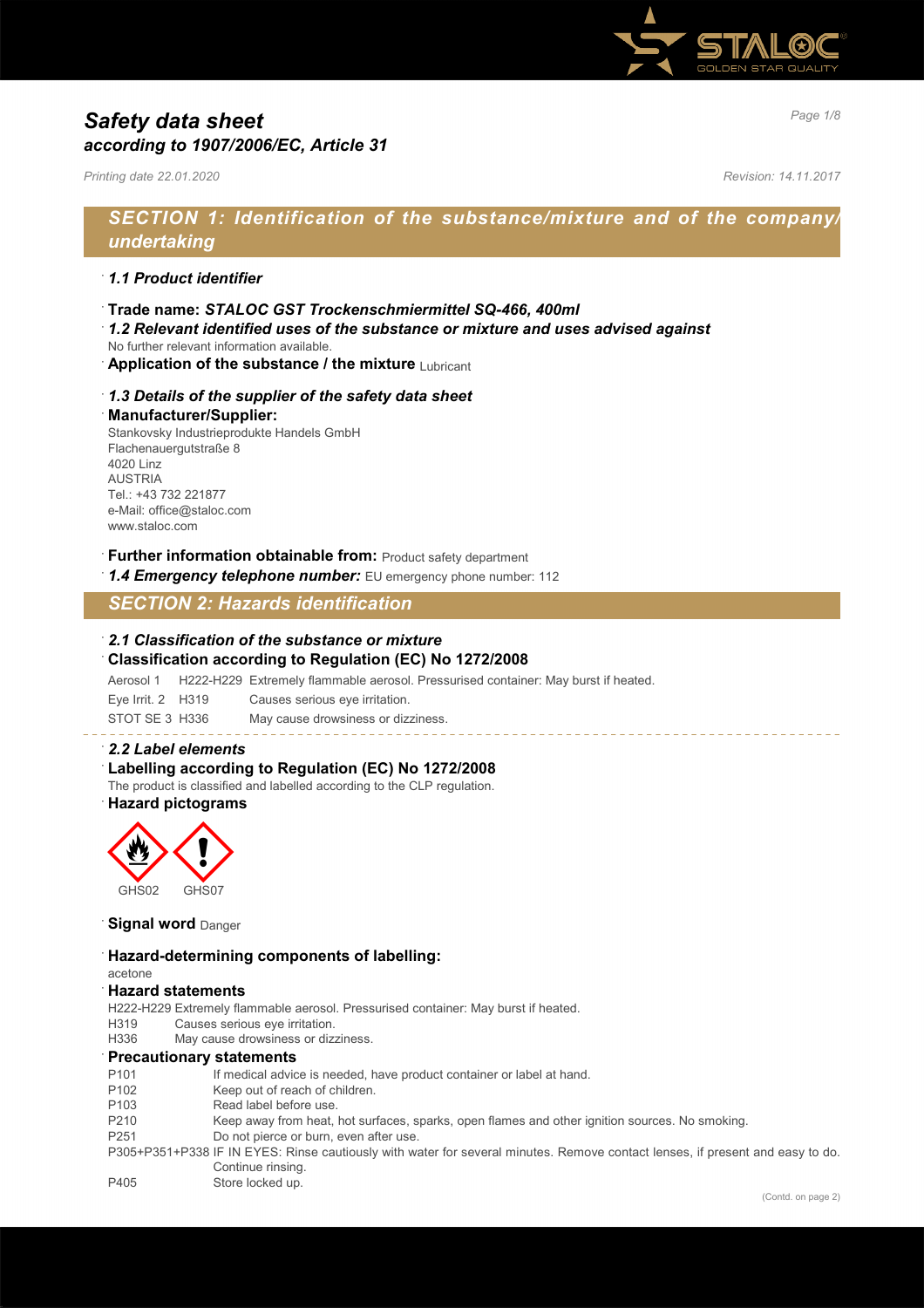

# *Page 2/8 Safety data sheet according to 1907/2006/EC, Article 31*

*Printing date 22.01.2020 Revision: 14.11.2017*

## *Trade name: STALOC GST Trockenschmiermittel SQ-466, 400ml*

(Contd. of page 1) P410+P412 Protect from sunlight. Do not expose to temperatures exceeding 50 °C/122 °F. P501 Dispose of contents/container in accordance with local/regional/national/international regulations.

### · *2.3 Other hazards*

## · **Results of PBT and vPvB assessment**

- **PBT:** Not applicable.
- · **vPvB:** Not applicable.

## *SECTION 3: Composition/information on ingredients*

## · *3.2 Chemical characterisation: Mixtures*

**Description:** Mixture of substances listed below with nonhazardous additions.

| Dangerous components:                                           |             |                                                              |             |  |
|-----------------------------------------------------------------|-------------|--------------------------------------------------------------|-------------|--|
| CAS: 67-64-1<br>EINECS: 200-662-2<br>Index number: 606-001-00-8 | acetone     | Exploration STOT SE 3, H336 (∴1) Exploration STOT SE 3, H336 | >25-≤50%    |  |
| CAS: 75-28-5<br>EINECS: 200-857-2<br>Index number: 601-004-00-0 | isobutane   | <b>Example 3 Fram.</b> Gas 1, H220; Press. Gas (Comp.), H280 | >25-≤50%    |  |
| CAS: 67-63-0<br>EINECS: 200-661-7<br>Index number: 603-117-00-0 | propan-2-ol | Exploration STOT SE 3, H336 (∴1) Exploration STOT SE 3, H336 | $>10 - 20%$ |  |
| CAS: 74-98-6<br>EINECS: 200-827-9<br>Index number: 601-003-00-5 | propane     | <b>Example 3 Fram.</b> Gas 1, H220; Press. Gas (Comp.), H280 | $>10-525%$  |  |
|                                                                 |             |                                                              |             |  |

Additional information: For the wording of the listed hazard phrases refer to section 16.

## *SECTION 4: First aid measures*

## · *4.1 Description of first aid measures*

- After inhalation: Supply fresh air; consult doctor in case of complaints.
- After skin contact: Generally the product does not irritate the skin.
- After eye contact: Rinse opened eye for several minutes under running water. If symptoms persist, consult a doctor.
- After swallowing: If symptoms persist consult doctor.
- 4.2 Most important symptoms and effects, both acute and delayed No further relevant information available.
- · *4.3 Indication of any immediate medical attention and special treatment needed*
- No further relevant information available.

## *SECTION 5: Firefighting measures*

- · *5.1 Extinguishing media*
- Suitable extinguishing agents: CO2, powder or water spray. Fight larger fires with water spray or alcohol resistant foam.
- 5.2 Special hazards arising from the substance or mixture No further relevant information available.
- · *5.3 Advice for firefighters*
- **Protective equipment:** No special measures required.

## *SECTION 6: Accidental release measures*

· *6.1 Personal precautions, protective equipment and emergency procedures*

Wear protective equipment. Keep unprotected persons away.

- · *6.2 Environmental precautions:* Do not allow to enter sewers/ surface or ground water.
- · *6.3 Methods and material for containment and cleaning up:*
- Dispose contaminated material as waste according to item 13. Ensure adequate ventilation.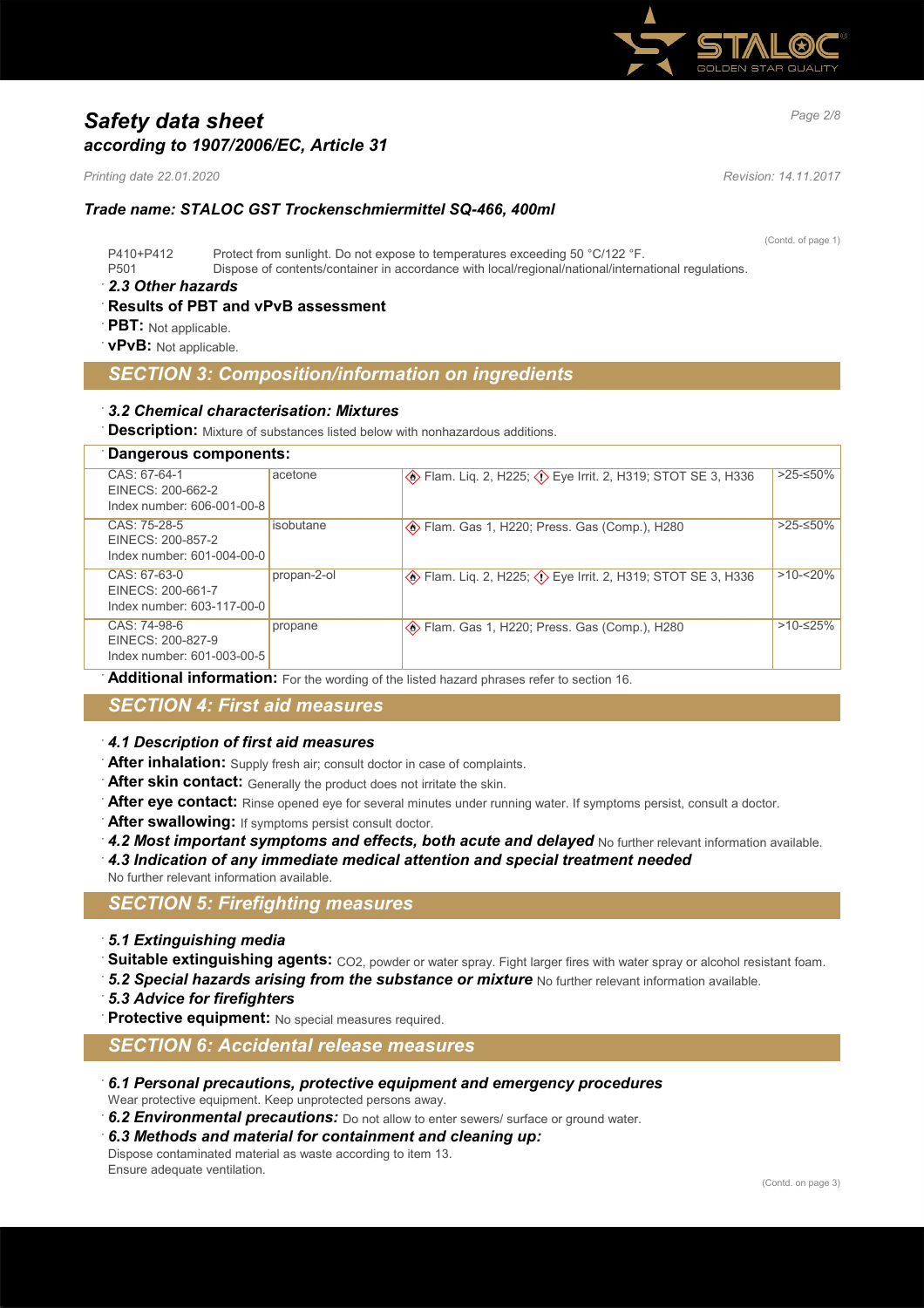

# *Page 3/8 Safety data sheet according to 1907/2006/EC, Article 31*

*Printing date 22.01.2020 Revision: 14.11.2017*

(Contd. of page 2)

## *Trade name: STALOC GST Trockenschmiermittel SQ-466, 400ml*

### · *6.4 Reference to other sections*

See Section 7 for information on safe handling. See Section 8 for information on personal protection equipment. See Section 13 for disposal information.

## *SECTION 7: Handling and storage*

· *7.1 Precautions for safe handling* Ensure good ventilation/exhaustion at the workplace.

## · **Information about fire - and explosion protection:**

Do not spray onto a naked flame or any incandescent material. Keep ignition sources away - Do not smoke. Pressurised container: protect from sunlight and do not expose to temperatures exceeding 50°C, i.e. electric lights. Do not pierce or burn, even after use.

## · *7.2 Conditions for safe storage, including any incompatibilities*

· **Storage:**

### · **Requirements to be met by storerooms and receptacles:**

Observe official regulations on storing packagings with pressurised containers.

**Information about storage in one common storage facility: Not required.** 

- **Further information about storage conditions:** Keep container tightly sealed.
- · *7.3 Specific end use(s)* No further relevant information available.

*SECTION 8: Exposure controls/personal protection*

· **Additional information about design of technical facilities:** No further data; see item 7.

#### · *8.1 Control parameters*

#### · **Ingredients with limit values that require monitoring at the workplace:**

#### **67-64-1 acetone**

IOELV Long-term value: 1210 mg/m<sup>3</sup>, 500 ppm

**Additional information:** The lists valid during the making were used as basis.

#### · *8.2 Exposure controls*

· **Personal protective equipment:**

#### · **General protective and hygienic measures:**

Keep away from foodstuffs, beverages and feed. Immediately remove all soiled and contaminated clothing Wash hands before breaks and at the end of work. Avoid contact with the eyes. Avoid contact with the eyes and skin.

#### · **Respiratory protection:**

In case of brief exposure or low pollution use respiratory filter device. In case of intensive or longer exposure use self-contained respiratory protective device.

### · **Protection of hands:**



Protective gloves

The glove material has to be impermeable and resistant to the product/ the substance/ the preparation. Due to missing tests no recommendation to the glove material can be given for the product/ the preparation/ the chemical mixture.

Selection of the glove material on consideration of the penetration times, rates of diffusion and the degradation

#### · **Material of gloves**

The selection of the suitable gloves does not only depend on the material, but also on further marks of quality and varies from manufacturer to manufacturer. As the product is a preparation of several substances, the resistance of the glove material can not be calculated in advance and has therefore to be checked prior to the application.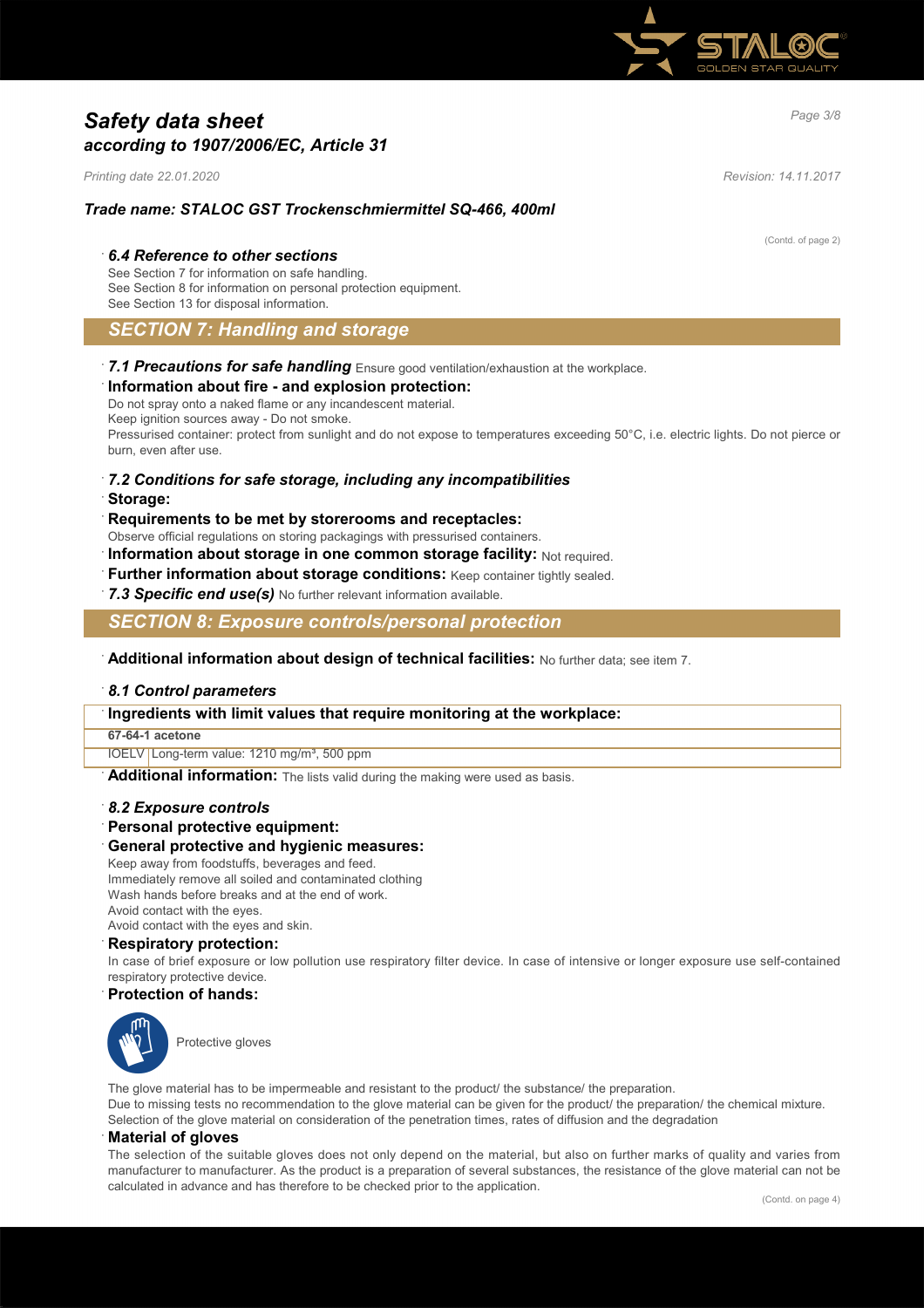

# *Page 4/8 Safety data sheet according to 1907/2006/EC, Article 31*

*Printing date 22.01.2020 Revision: 14.11.2017*

## *Trade name: STALOC GST Trockenschmiermittel SQ-466, 400ml*

(Contd. of page 3)

## · **Penetration time of glove material**

The exact break through time has to be found out by the manufacturer of the protective gloves and has to be observed.

## · **Eye protection:**



Tightly sealed goggles

# *SECTION 9: Physical and chemical properties* · *9.1 Information on basic physical and chemical properties* · **General Information** · **Appearance:** Form: Aerosol **Colour:** Black · **Odour:** Characteristic **Odour threshold:** Not determined. **pH-value:** Not determined. · **Change in condition Melting point/freezing point:** Undetermined. **Initial boiling point and boiling range:** Not applicable, as aerosol. **Flash point:**  $-60^{\circ}$ C **Flammability (solid, gas):** Not applicable. **Ignition temperature:** 425 °C **Decomposition temperature:** Not determined. **Auto-ignition temperature:** Product is not selfigniting. **Explosive properties:** Product is not explosive. However, formation of explosive air/vapour mixtures are possible. · **Explosion limits: Lower:** 1.7 Vol % **Upper:** 13 Vol % **Vapour pressure at 20 °C:** 8,300 hPa **Density at 20 °C:** 0.5775 g/cm<sup>3</sup> **Relative density Not determined. Vapour density** Not determined. **Evaporation rate** Not applicable. · **Solubility in / Miscibility with water:**  $\blacksquare$  Not miscible or difficult to mix. **Partition coefficient: n-octanol/water:** Not determined. · **Viscosity: Dynamic:** Not determined. **Kinematic:** Not determined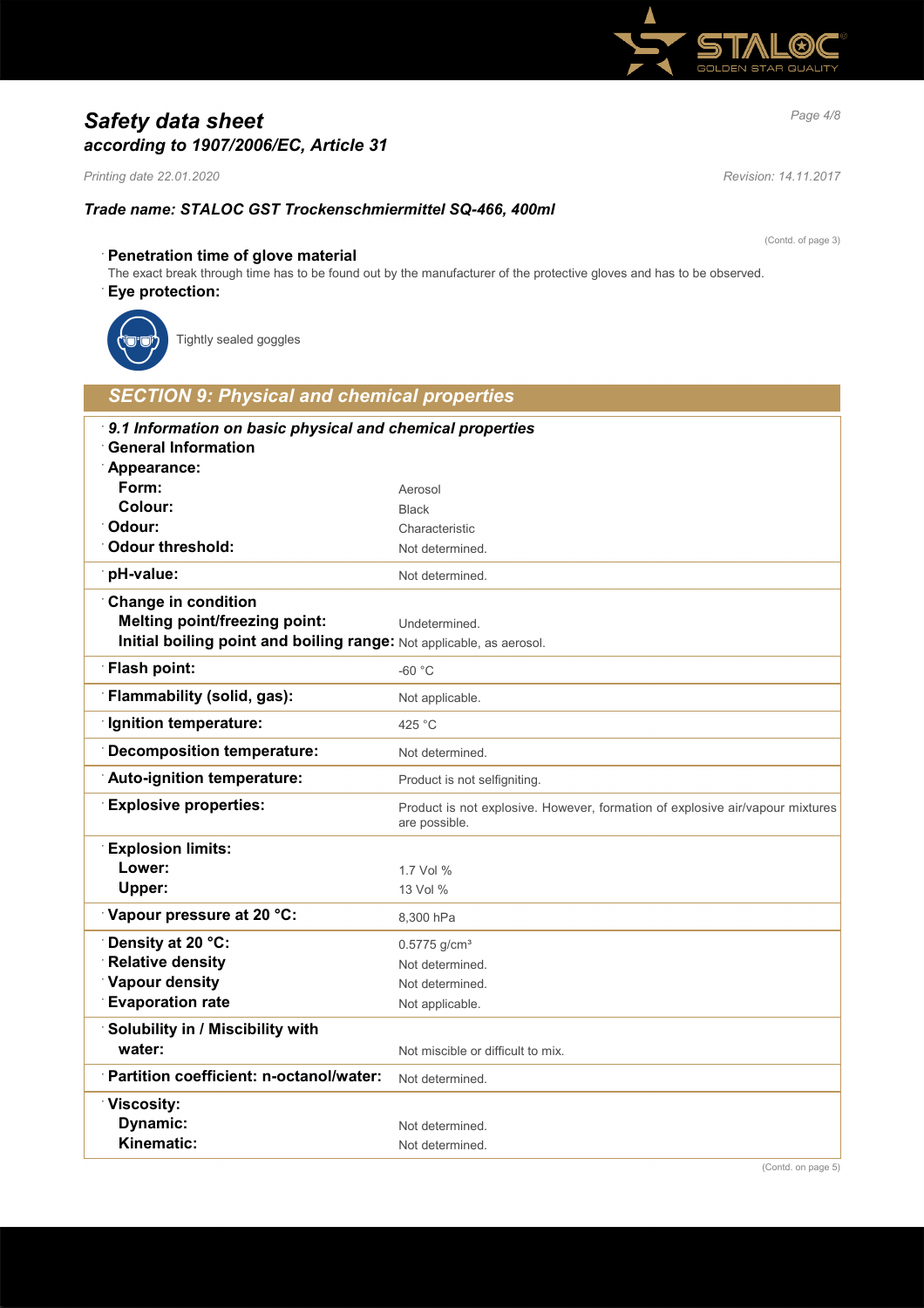

# *Page 5/8 Safety data sheet according to 1907/2006/EC, Article 31*

*Printing date 22.01.2020 Revision: 14.11.2017*

## *Trade name: STALOC GST Trockenschmiermittel SQ-466, 400ml*

(Contd. of page 4)

| ∵Solvent content:<br><b>Organic solvents:</b>   | 63.5%                                                 |  |
|-------------------------------------------------|-------------------------------------------------------|--|
| <b>Solids content:</b><br>9.2 Other information | $0.0\%$<br>No further relevant information available. |  |

## *SECTION 10: Stability and reactivity*

- · *10.1 Reactivity* No further relevant information available.
- · *10.2 Chemical stability*
- · **Thermal decomposition / conditions to be avoided:** No decomposition if used according to specifications.
- · *10.3 Possibility of hazardous reactions* No dangerous reactions known.
- · *10.4 Conditions to avoid* No further relevant information available.
- · *10.5 Incompatible materials:* No further relevant information available.
- · *10.6 Hazardous decomposition products:* No dangerous decomposition products known.

## *SECTION 11: Toxicological information*

#### · *11.1 Information on toxicological effects*

· **Acute toxicity** Based on available data, the classification criteria are not met.

| LD/LC50 values relevant for classification: |                  |                                   |  |  |
|---------------------------------------------|------------------|-----------------------------------|--|--|
| 67-64-1 acetone                             |                  |                                   |  |  |
| Oral                                        | LD <sub>50</sub> | $5,800$ mg/kg (rat)               |  |  |
| Dermal                                      | LD50             | 20,000 mg/kg (rabbit)             |  |  |
| 67-63-0 propan-2-ol                         |                  |                                   |  |  |
| Oral                                        | LD50             | $5,045$ mg/kg (rat)               |  |  |
| Dermal                                      | LD50             | 12,800 mg/kg (rabbit)             |  |  |
|                                             |                  | Inhalative LC50/4 h 30 mg/l (rat) |  |  |
|                                             |                  |                                   |  |  |

#### · **Primary irritant effect:**

- Skin corrosion/irritation Based on available data, the classification criteria are not met.
- · **Serious eye damage/irritation**
- Causes serious eye irritation.
- **Respiratory or skin sensitisation** Based on available data, the classification criteria are not met.
- · **CMR effects (carcinogenity, mutagenicity and toxicity for reproduction)**
- Germ cell mutagenicity Based on available data, the classification criteria are not met.
- **Carcinogenicity** Based on available data, the classification criteria are not met.
- Reproductive toxicity Based on available data, the classification criteria are not met.
- · **STOT-single exposure**
- May cause drowsiness or dizziness.
- **STOT-repeated exposure** Based on available data, the classification criteria are not met.
- Aspiration hazard Based on available data, the classification criteria are not met.

## *SECTION 12: Ecological information*

## · *12.1 Toxicity*

- · **Aquatic toxicity:** No further relevant information available.
- · *12.2 Persistence and degradability* No further relevant information available.
- · *12.3 Bioaccumulative potential* No further relevant information available.
- · *12.4 Mobility in soil* No further relevant information available.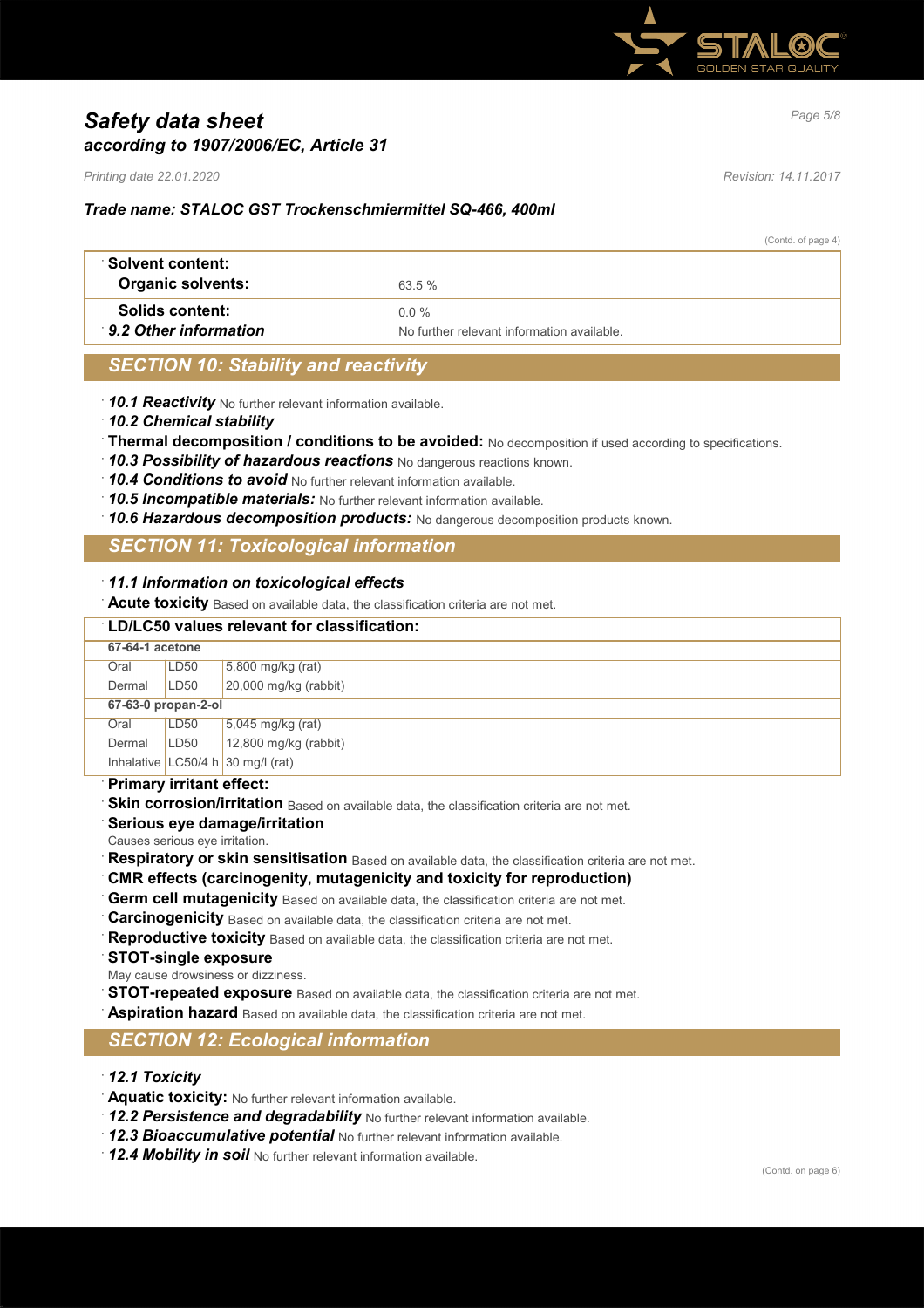

# *Page 6/8 Safety data sheet according to 1907/2006/EC, Article 31*

*Printing date 22.01.2020 Revision: 14.11.2017*

## *Trade name: STALOC GST Trockenschmiermittel SQ-466, 400ml*

(Contd. of page 5)

## · **Additional ecological information:**

## · **General notes:**

Water hazard class 1 (German Regulation) (Self-assessment): slightly hazardous for water

Do not allow undiluted product or large quantities of it to reach ground water, water course or sewage system.

# · *12.5 Results of PBT and vPvB assessment*

- · **PBT:** Not applicable.
- · **vPvB:** Not applicable.
- · *12.6 Other adverse effects* No further relevant information available.

## *SECTION 13: Disposal considerations*

## · *13.1 Waste treatment methods*

· **Recommendation** Must not be disposed together with household garbage. Do not allow product to reach sewage system.

## · **Uncleaned packaging:**

**Recommendation:** Disposal must be made according to official regulations.

| <b>SECTION 14: Transport information</b> |                     |  |  |  |
|------------------------------------------|---------------------|--|--|--|
| 14.1 UN-Number                           |                     |  |  |  |
| <b>ADR, IMDG, IATA</b>                   | <b>UN1950</b>       |  |  |  |
| 14.2 UN proper shipping name             |                     |  |  |  |
| <b>ADR</b>                               | 1950 AEROSOLS       |  |  |  |
| <b>IMDG</b>                              | <b>AEROSOLS</b>     |  |  |  |
| <b>NTA</b>                               | AEROSOLS, flammable |  |  |  |
| 14.3 Transport hazard class(es)          |                     |  |  |  |
| <b>ADR</b>                               |                     |  |  |  |
|                                          |                     |  |  |  |
|                                          |                     |  |  |  |
|                                          |                     |  |  |  |
| <b>Class</b>                             | 2 5F Gases.         |  |  |  |
| Label                                    | 2.1                 |  |  |  |
|                                          |                     |  |  |  |
| <b>IMDG, IATA</b>                        |                     |  |  |  |
|                                          |                     |  |  |  |
|                                          |                     |  |  |  |
|                                          |                     |  |  |  |
| <b>Class</b>                             | 2.1                 |  |  |  |
| Label                                    | 2.1                 |  |  |  |
| 14.4 Packing group                       |                     |  |  |  |
| <b>ADR, IMDG, IATA</b>                   | not regulated       |  |  |  |
| 14.5 Environmental hazards:              |                     |  |  |  |
|                                          | Not applicable.     |  |  |  |
| 14.6 Special precautions for user        | Warning: Gases.     |  |  |  |
| Danger code (Kemler):                    |                     |  |  |  |
| <b>EMS Number:</b>                       | $F-D, S-U$          |  |  |  |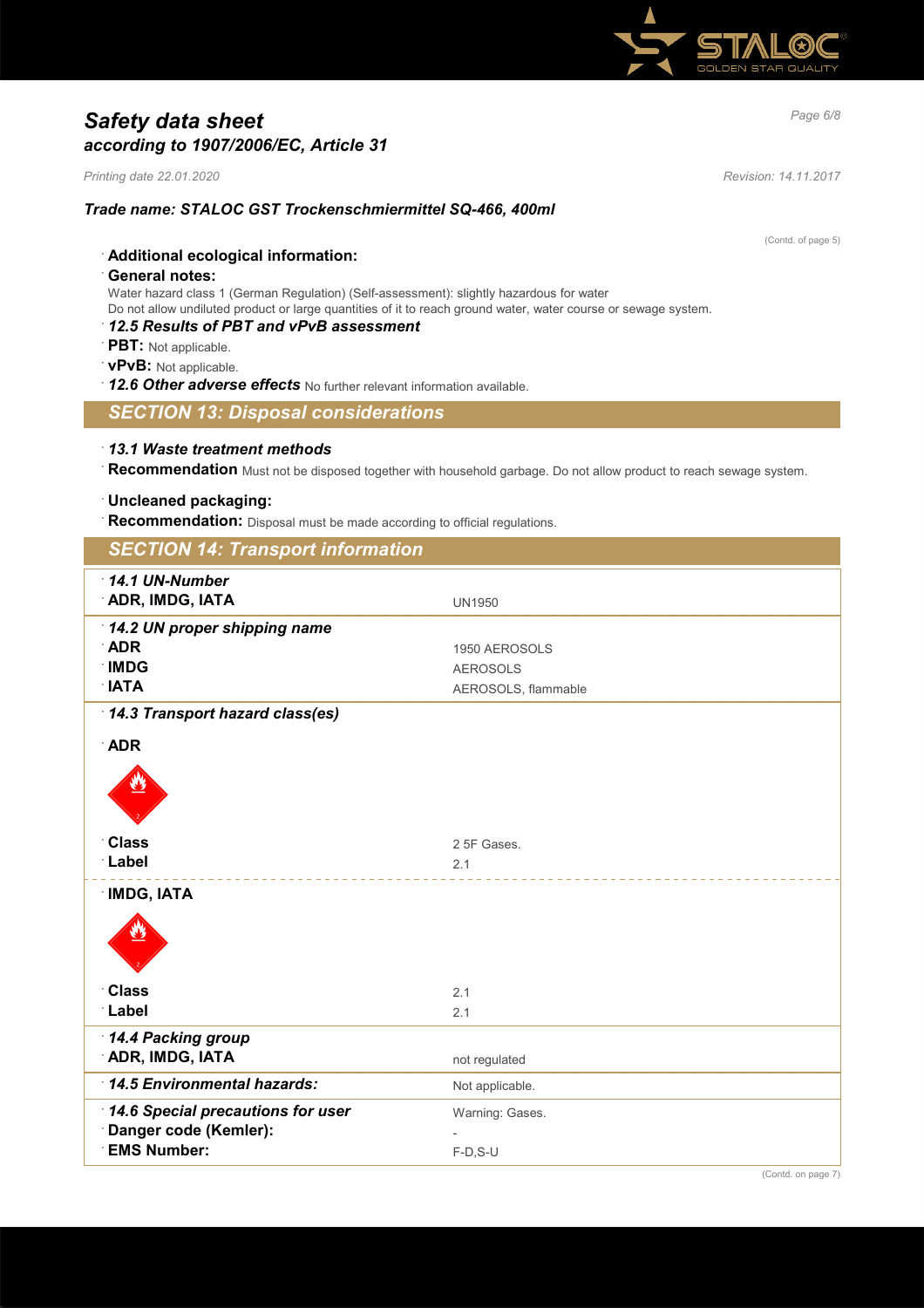

# *Page 7/8 Safety data sheet according to 1907/2006/EC, Article 31*

*Printing date 22.01.2020 Revision: 14.11.2017*

## *Trade name: STALOC GST Trockenschmiermittel SQ-466, 400ml*

(Contd. of page 6) **Stowage Code** SW1 Protected from sources of heat. SW2 Clear of living quarters. **Segregation Code** SG69 For AEROSOLS with a maximum capacity of 1 litre: Segregation as for class 9. Stow "separated from" class 1 except for division 1.4. For AEROSOLS with a capacity above 1 litre: Segregation as for the appropriate subdivision of class 2. For WASTE AEROSOLS: Segregation as for the appropriate subdivision of class 2. · *14.7 Transport in bulk according to Annex II of Marpol and the IBC Code* Not applicable. · **Transport/Additional information:** · **ADR Example 2 Limited quantities (LQ)** 1L 2L **Excepted quantities (EQ)** Code: E0 Not permitted as Excepted Quantity · **Transport category** 2 **Tunnel restriction code** D · **IMDG Example 2 Initial distribution in the U.S. 12 Initial distribution in the 1L in the 1L in the 1L in the 1L in the 1L Excepted quantities (EQ)** Code: E0 Not permitted as Excepted Quantity **UN "Model Regulation":** UN 1950 AEROSOLS, 2.1

## *SECTION 15: Regulatory information*

· *15.1 Safety, health and environmental regulations/legislation specific for the substance or mixture*

- · **Directive 2012/18/EU**
- · **Named dangerous substances ANNEX I** None of the ingredients is listed.
- **Seveso category** P3a FLAMMABLE AEROSOLS
- · **Qualifying quantity (tonnes) for the application of lower-tier requirements** 150 t
- · **Qualifying quantity (tonnes) for the application of upper-tier requirements** 500 t
- **REGULATION (EC) No 1907/2006 ANNEX XVII** Conditions of restriction: 3
- · *15.2 Chemical safety assessment:* A Chemical Safety Assessment has not been carried out.

## *SECTION 16: Other information*

This information is based on our present knowledge. However, this shall not constitute a guarantee for any specific product features and shall not establish a legally valid contractual relationship.

## · **Relevant phrases**

- H220 Extremely flammable gas.
- H225 Highly flammable liquid and vapour.
- H280 Contains gas under pressure; may explode if heated.
- H319 Causes serious eye irritation.
- H336 May cause drowsiness or dizziness.

## **Department issuing SDS: Product safety department**

· **Contact:** Hr Stankovsky

## · **Abbreviations and acronyms:**

ADR: Accord européen sur le transport des marchandises dangereuses par Route (European Agreement concerning the International Carriage of Dangerous Goods by Road) IMDG: International Maritime Code for Dangerous Goods